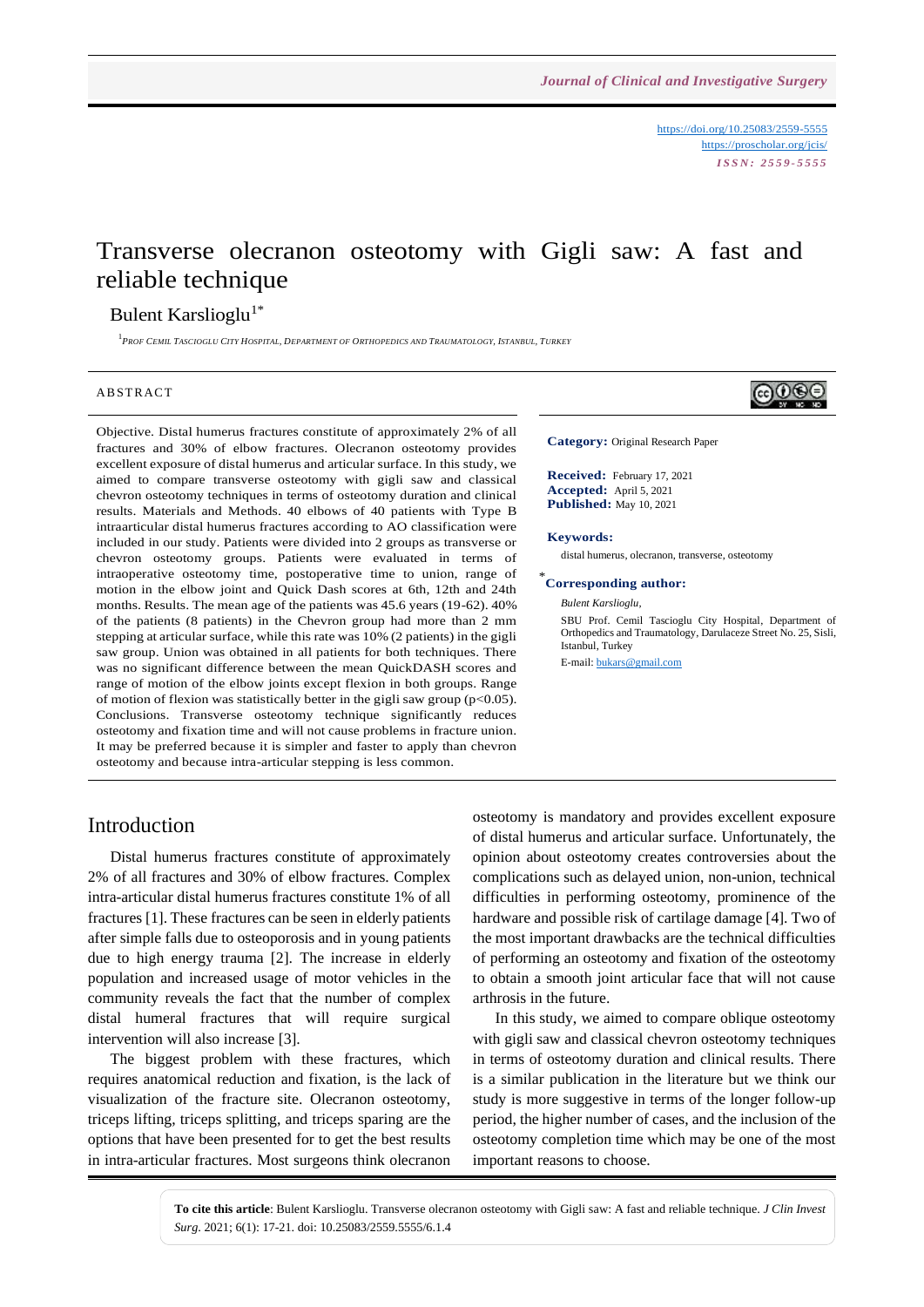### Materials and Methods

Patients who underwent olecranon osteotomy for distal humerus fracture between January 2016 and January 2018 were evaluated. 40 elbows of 40 patients with Type B intraarticular distal humerus fractures according to AO classification were included in our study. Patients were divided into 2 groups as transverse osteotomy (TO) and chevron osteotomy (CO) groups. Random selection with sealed envelope method to ensure randomization was utilized for patients to attend surgery in one of two methods, considering the time of admission to hospital with sealed envelope method. The patient was given a pair of sealed envelopes, in which the names of the two groups were written separately, so after the first applicant selected an envelope, the next patient would be directed to a group based on the remaining envelope of the couple. After final exclusions, both groups checked and groups were found similar in terms of age, gender distribution, fracture type, and proportion with their dominant hand affected. All participants were informed, and an informed consent form was obtained. Additional informed consent was obtained from all patients for whom identifying information is included in this article. The study was approved by our Institutional Review Board.

Patients were evaluated in terms of intraoperative osteotomy time, postoperative time to union and range of motion in the elbow joint. Patients were evaluated postoperative  $6<sup>th</sup>$ ,  $12<sup>th</sup>$  and  $24<sup>th</sup>$  months according to Quick-Dash scores.

### *Surgical Technique*

The patient was placed in the lateral decubitus position. The operating arm placed on an arm holder. Posterior straight incision was made over the olecranon and extended proximally towards to the distal humerus. The ulnar nerve was identified within the medial intermuscular septum towards cubital tunnel and was secured with a Penrose drain. Anatomic olecranon plate was fixed with proximal and distal screws. The medial and lateral joint capsule was opened after the location of the osteotomy was determined. After osteotomy line was determined by the help of fluoroscopy, a hole wide enough for the gigli saw to enter the elbow joint was opened with a hemostat. A slightly oblique osteotomy line towards the proximal was created from the bare area of the sigmoid notch with the aid of a gigli saw (Figure 1). Distal screws belonging to the plate were removed after observing movement in the osteotomy line. In order to increase the vision to the distal humerus, the plate with the proximal osteotomy part was pulled proximally and the procedures planned for the humerus were started. After the distal humerus procedures were completed, the osteotomy line was connected using the old holes of the distal screws. Re-fixation of the plate in the same position using pre-osteotomy holes prevents stepping in the osteotomy line. The joint surface on the osteotomy line was checked again after fixation with fluoroscopy. Osteotomy line was clearly observed on postoperative radiographs (Figure 2).

Trans olecranon osteotomy with the Chevron technique was performed as described by AO [5] and after olecranon osteotomy, fixation was achieved again with an anatomical olecranon plate. A splint was applied to all patients with the elbow flexed at 70 degrees. In both groups, as long as distal humerus fixation allowed, rehabilitation was initiated for active and active-assisted flexion-extension movements in the third week. Strengthening exercises were performed on the patients until the  $3<sup>rd</sup>$  month after the  $6<sup>th</sup>$ week.



**Figure 1**. An oblique osteotomy was created from the bare area of the sigmoid notch with a gigli saw.



**Figure 2**. Osteotomy line was clearly observed on postoperative radiographs.

### Results

A total of 40 patients, 20 in both groups, were included in the study. The mean age of the patients was 45.6 years (19-62). 65% of the patients were men and 35% were women. Twenty-two (55%) of the patients were hospitalized for fractures after falling from the stairs, 12 (30%) from fall from ground level, and 6 (15%) due to a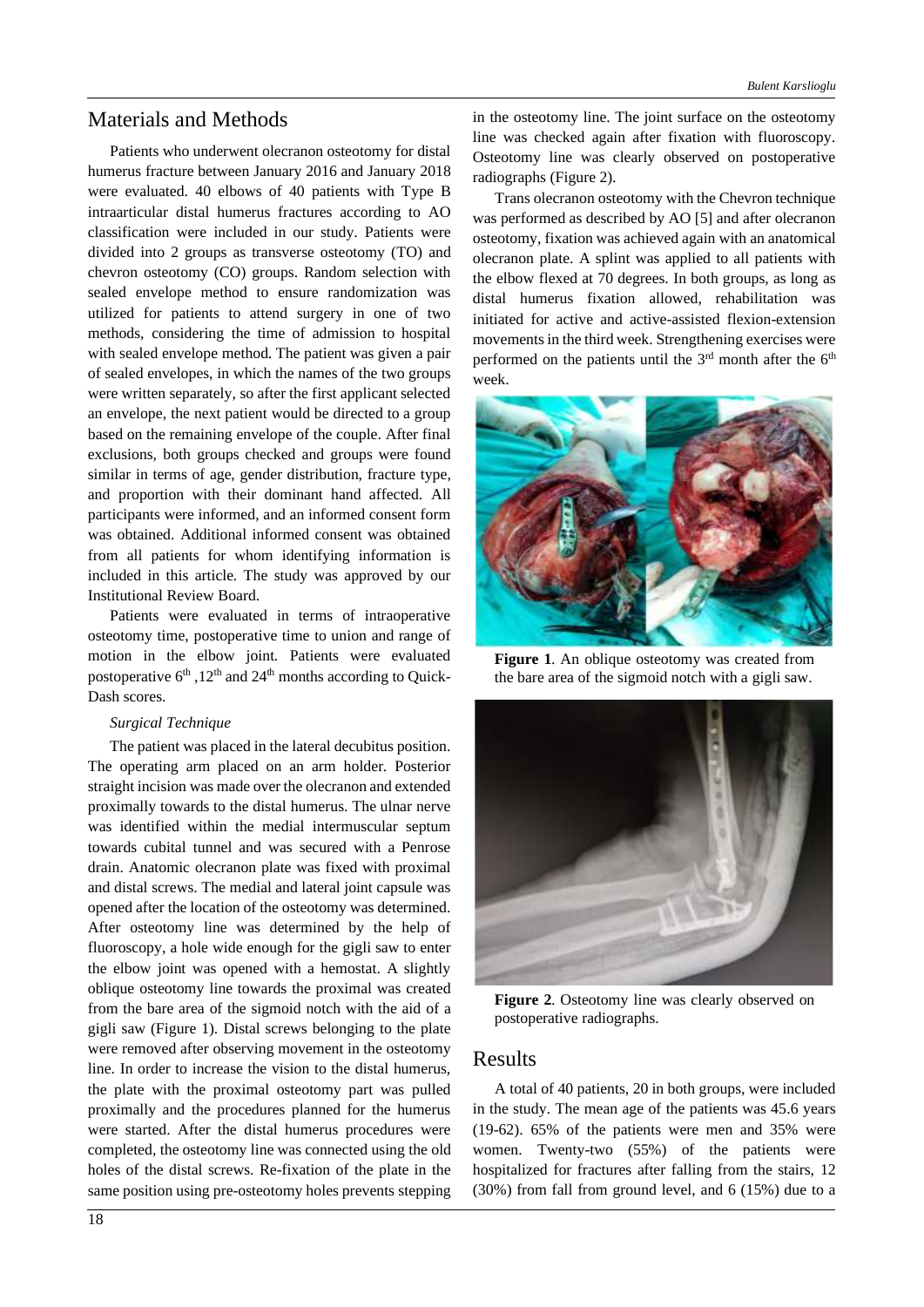motor vehicle accident. The mean follow-up time was 39.3 months (range 30-54).

Postoperative true lateral elbow radiography was performed for all patients and were evaluated in terms of articular stepping in the olecranon. Displacement of more than 2 mm in the articular joint was considered as stepping. According to this evaluation, 40% of the patients (8 patients) in the Chevron group had more than 2 mm stepping in the joint, while this rate was 10% (2 patients) in the gigli saw group.

Osteotomy site bony union was evaluated radiologically at  $3<sup>rd</sup>$  and  $6<sup>th</sup>$  weeks postoperatively. Union was obtained in all patients for both techniques. There was no significant difference between the mean QuickDASH scores and range of motion of the elbow joints except flexion in both groups (Table 1).

**Table 1.** Statistical comparison of both groups according to the range of motion and total osteotomy time

|                              |                             | <b>Gigli Saw</b><br>Group | <b>Chevron</b><br>Group |
|------------------------------|-----------------------------|---------------------------|-------------------------|
| <b>Final Range of Motion</b> | <b>Extension/Flexion</b>    | 24/138                    | 22/126                  |
|                              | <b>Pronation/Supination</b> | 88/89                     | 87/89                   |
| <b>Total Osteotomy Time</b>  |                             | 18,4<br>minutes           | 23,2<br>minutes         |

The first step was the application of all screws of the olecranon plate, followed by osteotomy with a gigli wire and then removal of the distal screws.

The second stage was the replacement of the olecranon plate and the application of the distal screws after distal humerus fracture fixation. Total osteotomy time was obtained by summing these two stages (Table 1). Range of motion of flexion was statistically better in the gigli saw group  $(p=.3)$  (Table 2).

| <b>Table 2.</b> Comparison of the Quick Dash score for both<br>groups by months |               |                           |                  |  |  |
|---------------------------------------------------------------------------------|---------------|---------------------------|------------------|--|--|
|                                                                                 |               | <b>Gigli Saw</b><br>Group | Chevron<br>Group |  |  |
|                                                                                 | $6th$ months  | 72.7                      | 75.0             |  |  |
| <b>QuickDASH</b> $ 12^{th}$ months                                              |               | 65.9                      | 68.2             |  |  |
|                                                                                 | $24th$ months | 43.2                      | 45.5             |  |  |

### Discussions

Complex intra-articular fractures which are often displaced and rotated towards proximally by the pulling of the flexor and extensor muscles, consist of approximately 1% of all fractures [1]. The increase in the number of traffic accidents has increased the frequency of high-energy and complicated fractures. Due to the increase in expected life span, fractures related to osteoporosis also increase. These fractures, Type B or C according to the AO classification, are intra-articular fractures that concern one or both columns. The treatment of these fractures is difficult due to the complex anatomical relationships of the distal humerus, crush injury of articular cartilage due to high energy trauma at young patients and poor bone stock due to osteoporosis at older patients. The aim must be to create anatomic intraarticular alignment and to provide stable and rigid fixation that allows early motion. In order to achieve this surgical goal, it is necessary to see the most distal and intra-articular extensions of the fracture. Olecranon osteotomy has been a preferred surgical technique for this purpose because provides clearer visualization of articular surface compared with paratricipital approaches, tricepssparing or triceps reflecting anconeus pedicle techniques [6,7].

There are 2 forms of intra-articular osteotomy that can be preferred: transverse or chevron osteotomies apex distal or proximal. Chevron shaped apex distal intraarticular osteotomy is more preferred method than transverse osteotomy because chevron osteotomy theoretically may decrease bone union time and increase rotational and translational stability due to the larger bone surface and locking osteotomy fragments [8], but it is technically more difficult.

There is an anatomical field without articular cartilage called bare area in the proximal ulna. This area was originally defined by Morrey and anatomical features of this bare area was delineated by Wang et al. [1,9]. Wang et al. concluded that bare area presents at all cadaveric specimens and locate at approximately 2.1 cm distal from palpable tip of the olecranon. They also reported that transverse osteotomy performed 2.1 cm distal to the olecranon tip passed through the bare area in 67% of the samples and stated that the chance of remaining osteotomy in the bare area is higher in transverse osteotomies rather than chevron osteotomy. Wang et all. claimed that no matter how narrow the osteotomy angle, chevron osteotomy would damage the articular cartilage. We observed osteoarthritis due to chondral damage in accordance with the studies of Wang et al. at 8 patients who underwent chevron osteotomy in our study. Although physical range of motion increased in 6 patients after physical therapy, 2 patients had limited flexion. Flexion was limited in 2 patients who underwent oblique osteotomy [9].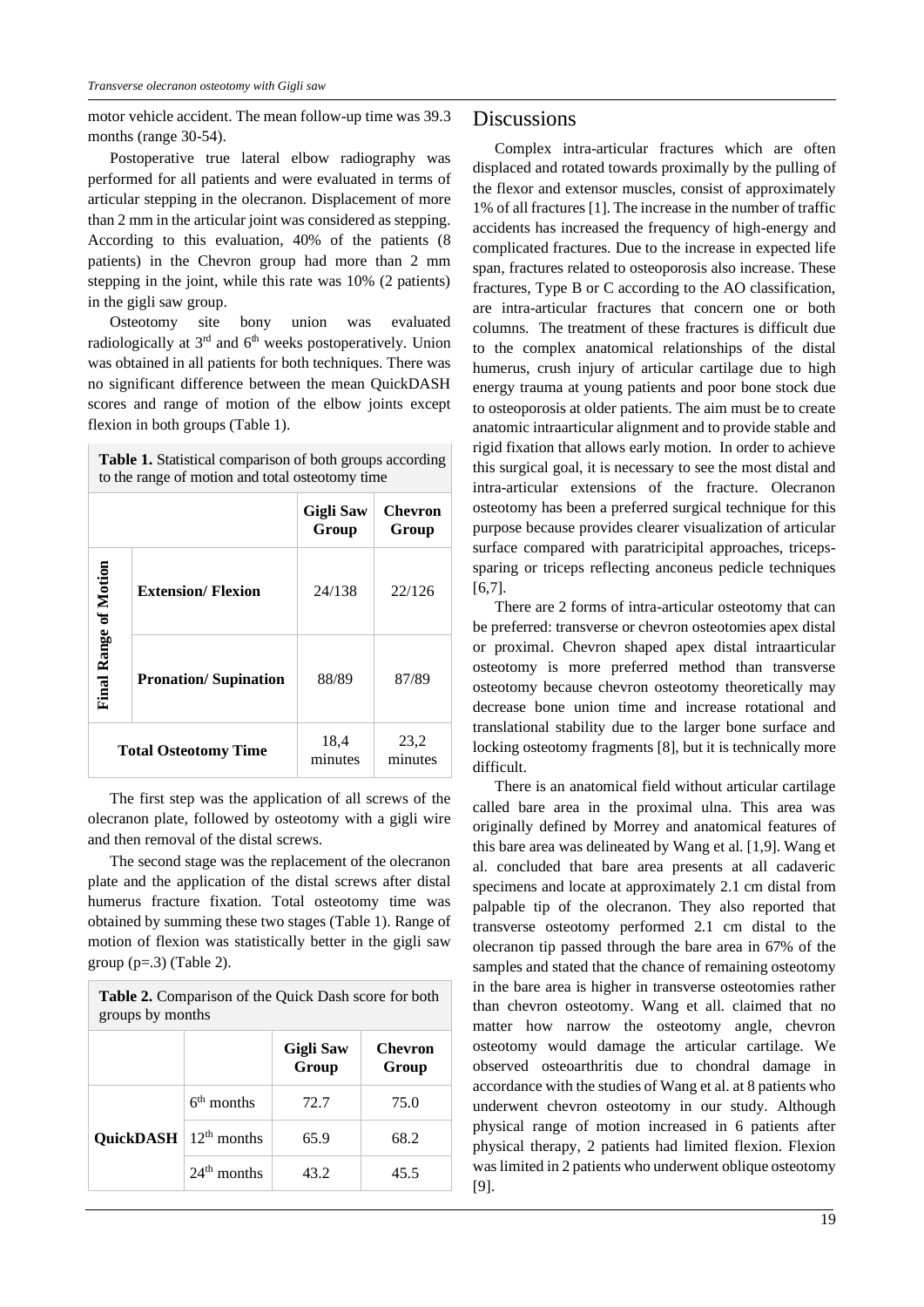Gigli saw is a low energy osteotomy and creates a neat fracture line. Continuous high-speed application of oscillating saw may cause thermal necrosis of the bone [10]. Washing the saw blade with cold saline and frequent interruption of the procedure during osteotomy may prevent this thermal necrosis. Although osteotome is used to complete the last part of the osteotomy to cracking subchondral bone, the uncontrolled use of the oscillating saw can also lead to cartilage damage. The absence of thin osteotome during osteotomy is also one of the reasons for cartilage damage. The features of Gigli saw such as being easy to find and relatively easy to use can be important for the reason for preference.

One of the most frequent and most problematic complications associated with olecranon osteotomy is delayed union and/or nonunion. According to clinical studies, the rate of nonunion after osteotomy is approximately 10% [4]. The type of osteotomy and the implant chosen for fixation are important for non-union. Transverse osteotomy has less bone contact surface, so nonunion rates are higher. Rotational and translational stability is higher due to the fragments locked in chevron osteotomy. The non-union rates are also lower due to the large contact bone surface [11]. We pulled the gigli saw distally as soon as gigli saw passes into the subchondral bone, to create an oblique rather than transverse osteotomy, to gain larger bone contact area to facilitate bony union as Ramsey et al. have described [12]. In our study, the duration of union was approximately 1.5 months at patients in whom oblique osteotomy applied with this technique. Non-union or delayed union was not observed in any of our Group 2 patients. No significant difference was found between chevron osteotomy in terms of union time.

Biomechanical studies have been carried out for many different methods for fixation after olecranon osteotomy. Tension band wiring, intramedullary screw fixation or anatomic locking plates can be selected for fixation purposes. Studies have showed that locking plates provide more compression force than other 2 fixation options. It has been reported that the risk of implant failure is higher in tension band wiring [13,14]. In our study, we used an anatomically locked olecranon plate for both groups. Implant failure or hardware prominence requiring implant removal was not observed in any of our patients.

There is no definite consensus on the location and angle of chevron osteotomy. Jupiter et all [15] and Muller et all [16] have suggested making trochlea level, Henley et all [17] recommended 3 cm proximal from the olecranon tip, Wang et al. [9] recommended 2.1 cm proximal from olecranon tip, Nauth et al. [18] suggested 2.5 to 3 cm from the tip of olecranon. It is very difficult to try to make osteotomy, where millimeter measurements are important to prevent damage to the cartilage, from a 4.11 mm wide bare area according to Kieffer et al. [19]. Although all these studies try to determine the anatomical starting point for Chevron osteotomy, there is no descriptive explanation regarding the angle between the osteotomy legs. Choosing an easier and one-dimensional oblique osteotomy will prevent cartilage damage because bare area is much smaller than the chevron osteotomy [9].

It is important to perform rigid and anatomical fixation in the osteotomy line and not to cause step-off. Ramsey et al. have described a new technique that allows anatomical fixation of osteotomy fragments [12]. According to this technique the anatomic olecranon plate is fixed to the bone by applying distal and proximal screws before starting osteotomy. We used gigli saw to create osteotomy approximately 2.1 cm from the tip of the triceps insertion point entering into the bare area with taking into account the cortical notch, if any. The cortical notch is an anatomical protrusion that is not seen in all patients, but its presence indicates the location of the bare area. Distal screws were pulled out after osteotomy. Proximal osteotomy fragment with plate was removed from the osteotomy area towards proximally, allowing complete visualization of the fracture and joint. We achieved anatomical and complete union in osteotomies with this technique, due to the plate was applied before osteotomy and distal fixation was made from the same screw holes after osteotomy.

The most important problem with oblique osteotomy will be the time and effort to avoid stepping off the joint. The shape of the V-shaped osteotomy that allows the locking of the fragments in Chevron osteotomy has advantages of minimizing the step-off in the joint and allowing rapid fixation. In our study, we found oblique osteotomy with gigli saw applying anatomical plate before reduced intra-articular step off and prevented time lost during osteotomy process. When considering comparison of osteotomy and fixation times for both groups, total time was significantly lower in the oblique osteotomy group.

### Conclusions

We found that transverse osteotomy technique significantly reduces osteotomy and fixation time and will not cause problems in fracture union. It may be preferred because it is simpler and faster to apply than chevron osteotomy and because the intra-articular stepping is less common.

# Conflict of interest disclosure

There are no known conflicts of interest in the publication of this article. The manuscript was read and approved by all authors.

## Compliance with ethical standards

Any aspect of the work covered in this manuscript has been conducted with the ethical approval of all relevant bodies and that such approvals are acknowledged within the manuscript.